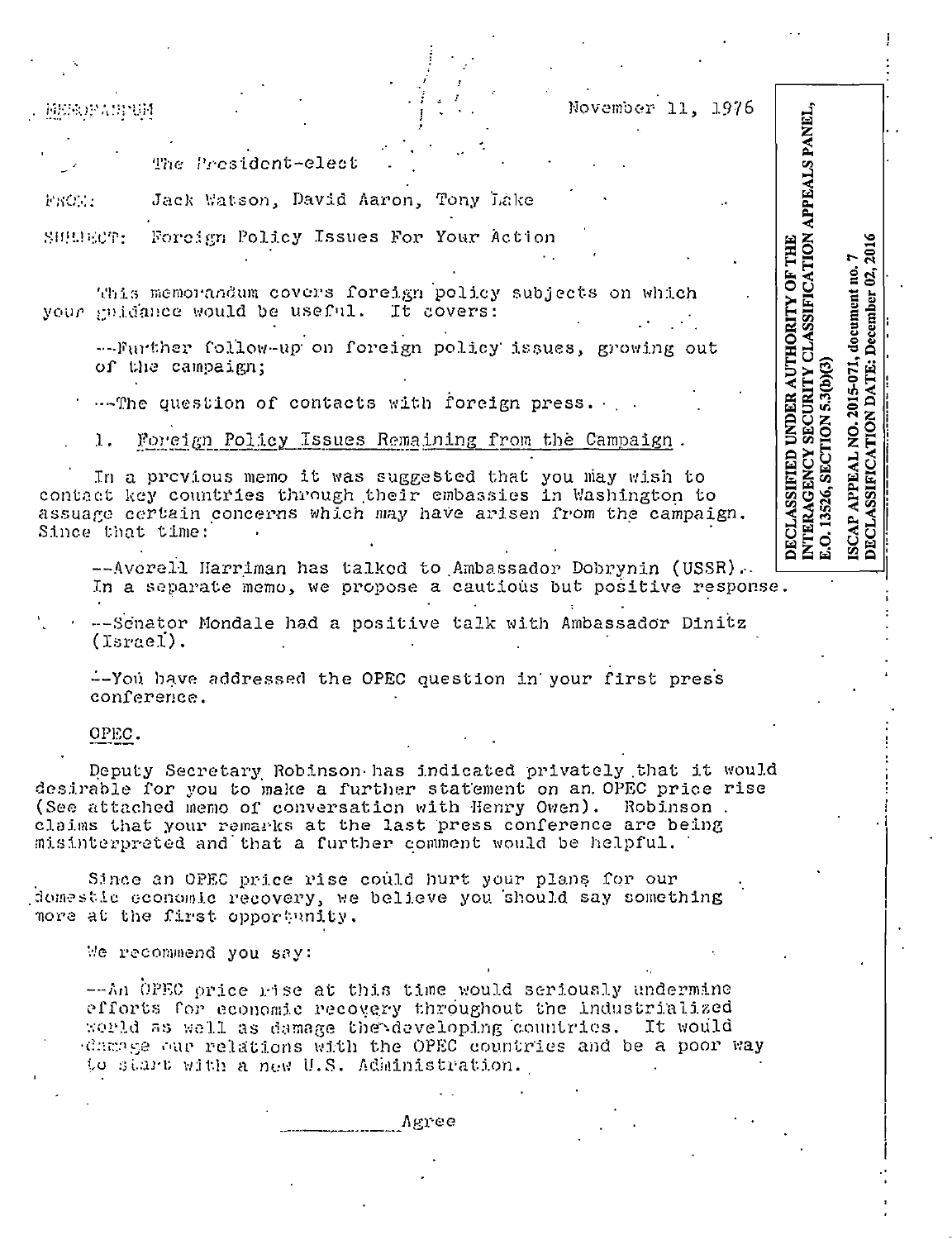#### Parluma

Desuty Secretary Robinson also suggested that a comment. on Parase would help defuse the tense situation there. We suggest that Sof Linowitz be asked to call the Panamanian Ambassador. and any that you asked him to reiterate your intention to pursue the negoliations and your hope that progress can be made before the includention. (This would not commit you to particular details in your negotiating strategy as President.)



# Angola

One other issue is that Holden Roberto, head of one of the factions the CIA backed in Angola, has written to you through 25X1, E.O.13526 The letter takes issue with your comment that the Tony Lake. U.S. backed the wrong or losing side in Angola and asked foreign support. | we recommend that you not respond personally but authorize Tony Lake to provide a non-committal acknowledgement on your behalf.

Disapprove

Approve

#### $2.$ Contacts with Foreign Press

We have had several requests for you to meet with members of the foreign press.

We generally recommend that you avoid any specific interviews or even group discussions with foreign press representatives during the next few weeks. (Jody Powell agrees). This is consistent with our general suggestion that you keep a low profile on foreign. policy issues during the transition.

# The Japanese

A prominent Japanese professor with close ties to leaders of the ruling Liberal Democratic Farty (LOP) has asked for an extensive interview on all outstanding issues between the U.S. and Japan. -Hepreviously reguested such an interview during the campaign, but was told that there would not be time. The interview would be published in a widely-read Japanese journal. Part of his purpose in requesting the interview was to help the LDP in the forthcoming